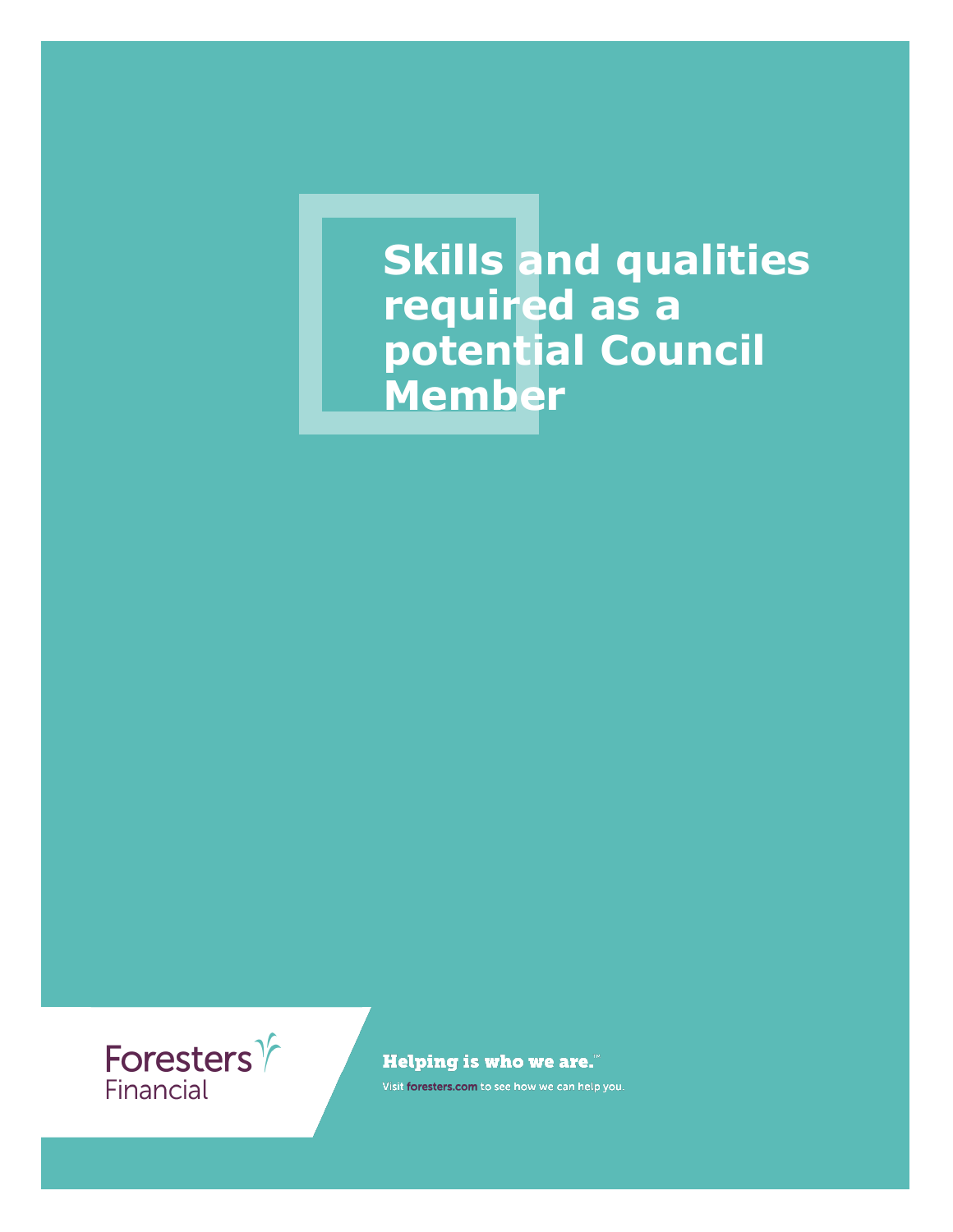There are many personal characteristics that are generally considered to represent excellence in a candidate for the Branch Council. While each candidate may not possess all the qualities listed, there should be evidence in their biographical details of a good number of these qualities. Remember, the present and future success of Foresters Financial™ member network depends on the strength and character of our volunteers.

The skills and qualities of a successful Council member may include, but are not limited to:

## **Enthusiasm for and commitment to the Council**

- Acting in the best interest of members in their Branch Council to support a strong member network and effective governance system by:
	- Having an overall interest and enthusiasm in serving on the Branch Council
	- Having the time availability to commit to the position
	- Showing an interest in contributing to the work of the Branch Council
- **•** Understanding the mission of Foresters and helping to keep it current and relevant
- Being an advocate for the organisation

### **Effective leadership skills**

- Having leadership experience in either Foresters or other areas of their life
- **EXECT** Keeping a positive attitude and maintaining a calm and professional approach, especially during difficult or challenging times
- Being a person of integrity
- Possessing sound judgement
- Possessing the ability to think for the future
- Demonstrating fairness for all
- Being open minded
- Willing to dedicate their time each month to Forester Governance business

#### **Team player and Foresters representative for all members**

- Having a strong sense of teamwork and camaraderie
- Having experience with teamwork in Foresters or other areas of their life
- Demonstrating relevant interpersonal and professional skills including but not limited to: reliability; good listener; cooperative; problem solver; respectful of others
- **Engaging others in the work of the organisation**
- Being able to get people interested in activities and working together
- Willing to help on ad hoc or established committees
- **EXECT:** Being known as a people person
- Needing to be in the spotlight is not critical to desiring to serve

## **Effective communication skills**

- Responding to enquiries in a timely manner
- Demonstrating a good level of technical knowledge, particularly with email and computers
- Having good and polite meeting etiquette
- Possessing organisational skills to use communication tools as provided
- Willing to listen to other opinions and ideas
- Thinking about the future and being able to share forward thinking ideas
- **EXECT** Ability to express their thoughts well during meetings, as well as in a face-to-face environment